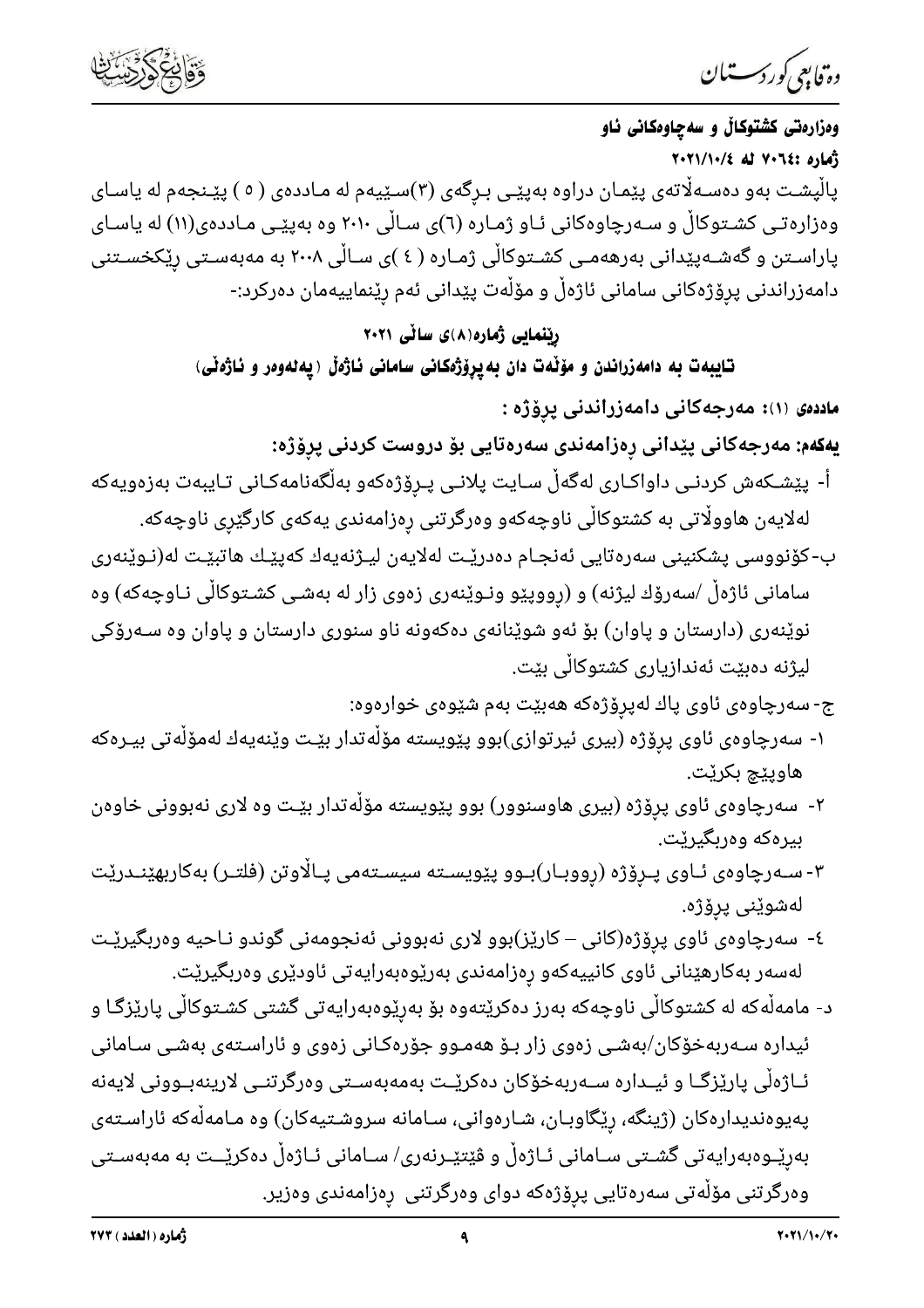

دە فابىي كوردسىتىان

- دووم :مەرجەكانى سەرەتايى دروستكردنى يرۆژە: أ- داواکار تەمەنى لە(١٨) سالْ کەمتر نەبێت و ناکام نەبێت. ب- فەرمانبەر نەبێت جگە لە زەوى موڵك.
	- ج- هێناني بەڵێننامە:
- ۱- بەكارھێنانى زەويەكە تەنھا بۆ مەبەستى دروستكردنى پرۆژەكە بێت.
- ۲- پــرۆژەكە لەوادەی ياســايی خــۆی جێبەجێــی بکــات لەدوای يەك مانــگ لەوەرگرتنــی رەزامەنــدی سەرەتايى و بەروارى دەستبەكاربوون،خاوەن پرۆژە دەبێت دەست بەدروسـت كردنـى پـرۆژەكەى بكــات وه لەمــاوەی ســاڵێك پــرِۆژەكەی تەواو بكــات بــۆ پرِۆژەكــانى (پەلەوەرى گۆشــت-قەل – ووشترمل- کاوێژکاران (مانگای شیر، قەلەوکردنی گۆلك، مەروبزن و کاروبەرخ) وە بـۆ پرۆژەکـانی (سەربرِخانەی پەلەوەر- ھەڵھێنەری پەلەوەر -كارگەی ئالیك- نەژادی پەلەوەر- دایكانەی( گۆشـت و هـێلکه) - هـێلکهی خــواردن- پــڕۆژەی تەواوکــار- پــرِۆژه ســتراتیجیهکان) لەمــاوەی دوو ســالْدا پرۆژەكەی تەواو بكات بەپێچەوانەوە مۆڵەتەكە ھەڵدەوەشێتەوە جگە لە ھەندێك حـالەتى ديـارى کراو که له دەرەوەی دەسەلاتی خاوەن پـرۆژەدا بێـت مـۆڵەتی سـەرەتاييەکەی بـۆ مـاوەی شـەش مانگ درێژبکرێتەوە بە رەزامەندى وەزير.
- ۳- ئەنجــام نەدانــی گۆرانکــاری و نەفرۆشــتنی پــروژەکە بەبــێ ئاگــاداری وەزارەتــی کشــتوکاڵ و سەرچاوەكانى ئاو.
- ٤- لەكاتى دروستكردنى پرۆژە پێويستە بانى پرۆژەكە لەساندويج پەنەڵ يان كۆنكريت دروست بكرێت وه زەوی ناوەوەی ھۆلەكان دەبێت كۆنكريت بێت و ناوپۆشى ژوورەوەی ديوارەكان زبرنەبێت. ماددەی (٢): مەرجەكانى يێدانى مۆلەت:
- ۱- پـاش دروسـتکردنی پرۆژەپشـکنینی کۆتـایی بۆئەنجـام دەدرێـت لەلايەن لیـژنەيەك پێکھاتبێــت لە(نوێنەرێکی سامانی ئاژەڵی پارێزگا/ سەرۆك لیژنە) و نوێنەرێکی سامانی ئاژەڵ لەگەڵ پێوەرێـك له کشتوکاڵی ناوچهکه.
- ۲- بەرزكردنەوەی نووسراو و بەلْگەنامەكان بۆ بەرێـوەبەرايەتى گشـتى سـامانى ئـاژەڵ و ڤێتێـرنەرى بەمەبەستى پێدانى مۆڵەتى كەوتنەكارى پرۆژە.
- ۳- پابەند بوونی خاوەن پرۆژەکـان بەمەرجە ھـونەری و تەندروسـتيەکان کە پێويسـتە لە پـرۆژەکەدا هەبێت وەك (سـﻪرچاوەی ئـﺎوی پـﺎك، كارەبـﺎ،پەرژین ، سـﻮتێنەر ، حەوزى تعقـیم ، تەل بەنـﺪكردنى دەرگا و پەنجەرەكان بە ھێلەگ، ژوورى كۆنترۆڵ، كۆگاى ئاليك، كۆگاى تايبەت و گونجاو بە جۆرى پرِۆژەكە، تابلۆى نيشاندەر، تۆمار، ھەبوونى سيستەمى ساردكەرەوە وگەرم كەرەوە و ھەوا گۆركێ).
- ٤- ھەبوونى سەرپەرشتيار بۆ پرۆژەكە بە مەرجێـك مـۆڵەتى كـاركردنى پيشـەيى ھەبێـت و پەسـەند کرابێت له سەندیکای تایبەتمەند.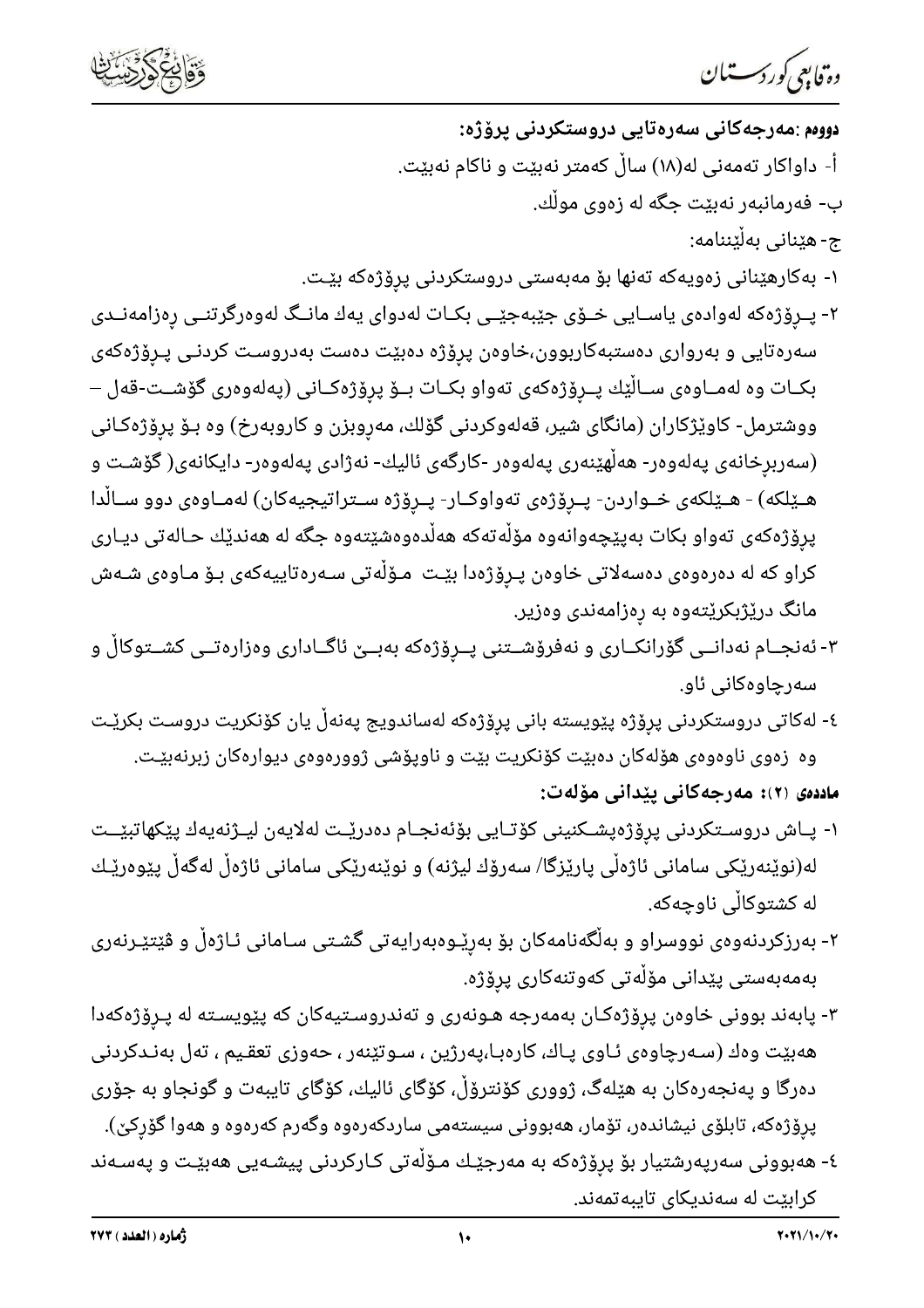



- ٥- مـۆڵەتى كـاركردنى پـڕۆژەكە دوو سـاڵ جارێـَک تـازەدەكرێتەوە لەلايەن بەرێـوەبەرايەتى گشـتى کشتوکاڵی پارێزگا و ئیداره سەربەخۆکان.
- ٦- مۆڵەتى تەندروستى ڤێتێرنەرى پرۆژەكە دووساڵ جارێک تازەدەكرێتەوە لە لايەن بەرێوەبەرايەتى ڤێتێرنەری پارێزگا و ئیدارە سەربەخۆکان.

ماددەى (٣):

بۆ فراوان كـردن، گـۆرپنى خاوەنـدارێتى، گـۆرپنى جـۆرى پـرۆژە ،لەجيـاتى وون بـوون، ئەنجامـدانى گۆرانكــارى لەپــرۆژەكە، پشــكنينى بــارى ئێســتاى پــرۆژە ئەنجــام دەدرێــت لەلايەن ليژنەكــانى ئاماژەپێکراولە مادەی (۱)/ برِگەی يەکەم خالی (ب)و فۆرمی تايبەت بەم پشکنینە بەرز دەکرێتەوە بـۆ بەرێوەبەرايەتى گشتى سامانى ئاژەڵ و ڤێتێرنەرى بۆ ئەنجامدانى گۆرانكاريەكە.

يەكەم: ڧراوانكردنى پرۆژە:-

أ- پێشکەش کردنی داواکاری بە بەشی کشتوکاڵی ناوچەکە.

- ب-کۆنووس پشکنین و نەخشەی بۆ ئەنجام بدرێت بەپێی لیژنـەی ئامـاژە پێکـراولە مـادەی (۱)/بـرِگەی يەكەم خالى (ب)تايبەت بەفراوانكردن.
- ج- نهخشهی ئامادهکراو بهشێوهی ترێس شوێنی هۆلی (کۆن و تازه) و دووری نێوان هۆلەکـان دەسـت نیشـان بکریّـت بههی٘لکـاری روون بکـری٘تهوه له لایهن پیّـوهری نـاوچهکه وه پهسـهندکردنی نهخشـه لەلايەن بەشى زەوى زار.
	- د- رِهزامەندى شارەوانى و يەكەى كارگێرى ناوچەكە وەربگيرێت.
- ه. فراوانکـردنهکه لهههمـان رووبهری زهوی تهرخـانکراودابوو مـامهڵهکه لهبهرێـوهبهرایهتی گشــتی کشتوکاڵی پارێزگا و ئیداره سەربەخۆکان ⁄بەشی سامانی ئـاژەڵ لەگەڵ بەشـی زەوی زار ووردبینـی دەكرێــت وە لەبەرێــوەبەرايەتى گشــتى ســامانى ئــاژەڵ و ڤێتێــرنەرى رەزامەنــدى ســەرەتايى بۆفراوانکردنی پرۆژه دەدریّت ، وه ئەگەر فراوانکردنەکە لەھەمان رووبەری زەوی تەرخـان کـراو دا نەبوو يان پێویستی بەزیـادکردنی رووبەر ھەبـوو مـامەڵەکە لەبەرێـوەبەرايەتی گشـتی کشـتوکاڵی پارێزگا و ئیداره سەربەخۆکان/بەشـی سـامانی ئـاژەڵ بەرز دەکـرێتەوە بـۆ بەرێـوەبەرايەتی گشـتی ســـامانی ئـــاژەڵ و ڤێتێــــرنەری بەمەبەســــتی وەرگرتنــــی رەزامەنــــدی رووبەری زیــــادکراو لە بەرێـــوەبەرايەتى گشـــتى زەوى زار، دواى وەرگرتنـــى رەزامەنـــدى وەزيـــرو فراوانكـــردنەكە لە بەرێوەبەرايەتى گشتى سامانى ئاژەڵ و ڤێتێرنەرى ⁄بەشى سامانى ئاژەڵ دەدرێت.
- و- فراوان کردنی پرِۆژە بەدروسـتکردنی هـۆلی دوو نهـۆمی به مەبەسـتی سـوود وەرگرتنـی زیـاتر له زەويەكە بەو مەرجەى تۆبۆگرافيـــاى شـــوێنەكە گونجـــاو بێـــت وە بەپێـــى مەرجە ھـــونەرى و تەندروستيەكان جێبەجى بكرێت.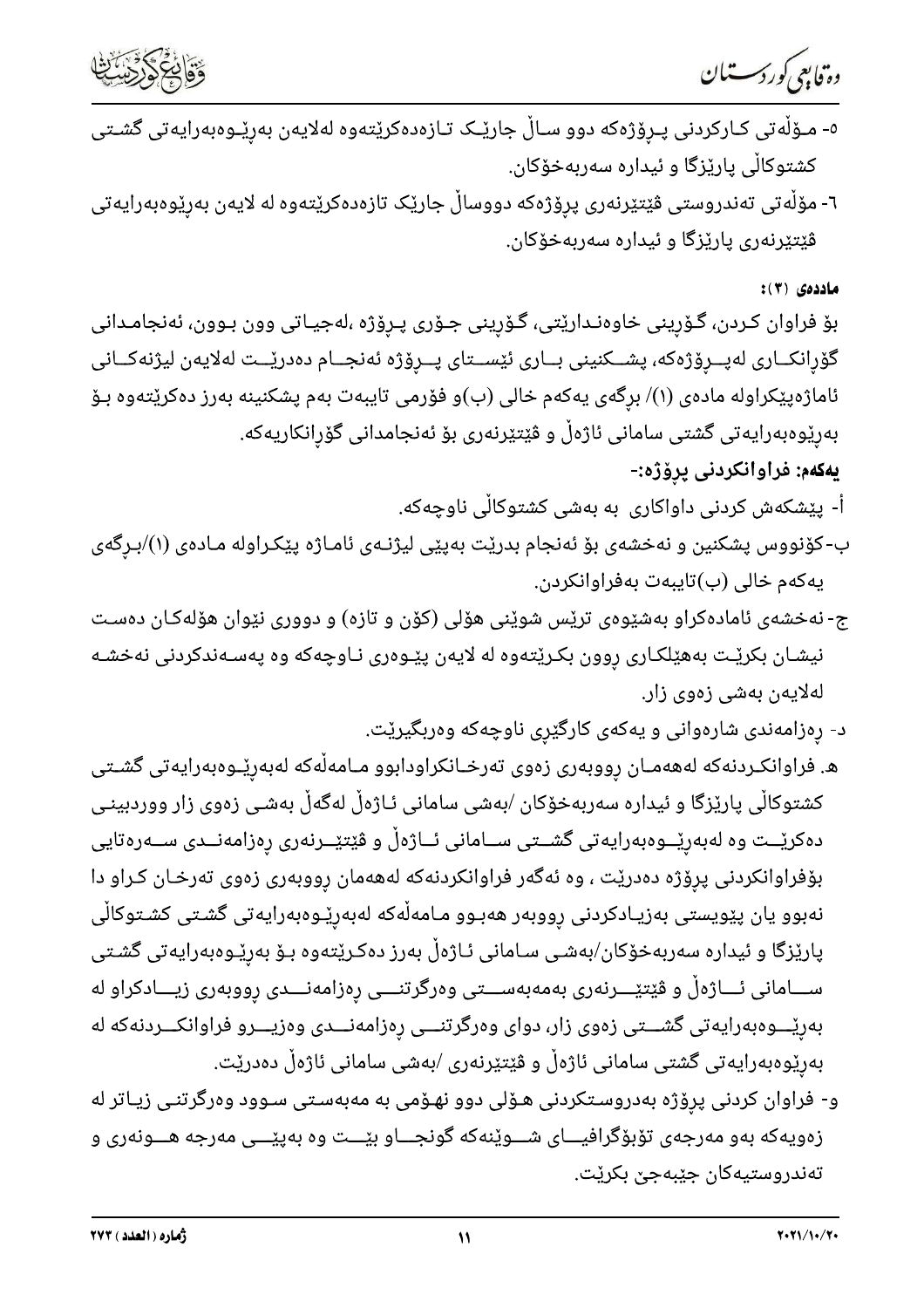

—

<mark>رونّابِ<sup>م</sup>ى *ؤرگرمــــــــان*<br>دووم : گۆرپنى جۆرى پرۆژە:-<br>مامەلّەكە لە بەرێوەبەرايەتى گشتى كشتوكالّى پارێزگا و ئيدارە سەربەخۆكان /بەشى سـامانى ئـاژەلّ<br>لەگەلّ بەشى زەوى زار ووردبينى دەكريّت وە دواى دلّنيابوون لە گونجانى پر</mark> و نهخشهوانیهوه پوزامهندی گوّرِینی جوّری پرِوٌژه له لایهن بهرِپُوهِبهرایه تی گشتی سـامانی نـاژهلِّ و<br>فیتیّرنهری دهدریّت وه بهشی سامانی ناژهل مامهآمکه و ویّـنهی پرزامهدایه تی گشتی سـامانی نـاژهلِّ و<br>فیتیّرنهری دهدریّت وه به أ- پێشکەش کردنی داواکاری. ب- نووسراوی بەرێوەبەرايەتی گشتی کشتوکاڵی پارێزگا و ئیدارە سەربەخۆکان/ بەشی سامانی ئاژەڵ. ج- كۆنوسى بارى ئێستاى پرۆژە. د- گرێبەستى لێخۆشبوون (عقد تنازل) لەنێوان فرۆشيارو كريار. ە- ئەستۆياكى. و- مۆڵەتى كۆن/ رەسەنى پرۆژەكە. ز- گرێبەستى سەرپەرشتيارى. ح- مۆڵەتى پرۆژەكەو مۆڵەتى تەندروستى ڤێتێرنەرى تازە كرابێتەوە. ط- ناسنامهی باری کهسی کرِیار (فهرمانبهری میری نهبێـت) جگه له زهوی مولّك. چوارهم / لهجياتي وون بوون: أ- بەرزكردنەوەی نووسراو لەبەرێوەبەرايەتی گشتی كشتوكاڵی پارێزگا و ئیدارە سەربەخۆكان/بەشی سامانی ئاژەڵ بۆ بەرێوەبەرايەتی گشتی سامانی ئاژەڵ و ڤێتێرنەری. ب- كۆنووسى بارى ئێستاى پرۆژە. ج- بڵاوکردنەوەی مۆڵەتى پرۆژە لەرۆژنامەيەكى رۆژانە . د- مۆلّەتى پرۆژەكەو مۆلّەتى تەندروستى ڤێتێرنەرى تازەكرابێتەوە. هـ- گرێبەستى سەريەرشتيارى.

 $\mathbb{R}^2$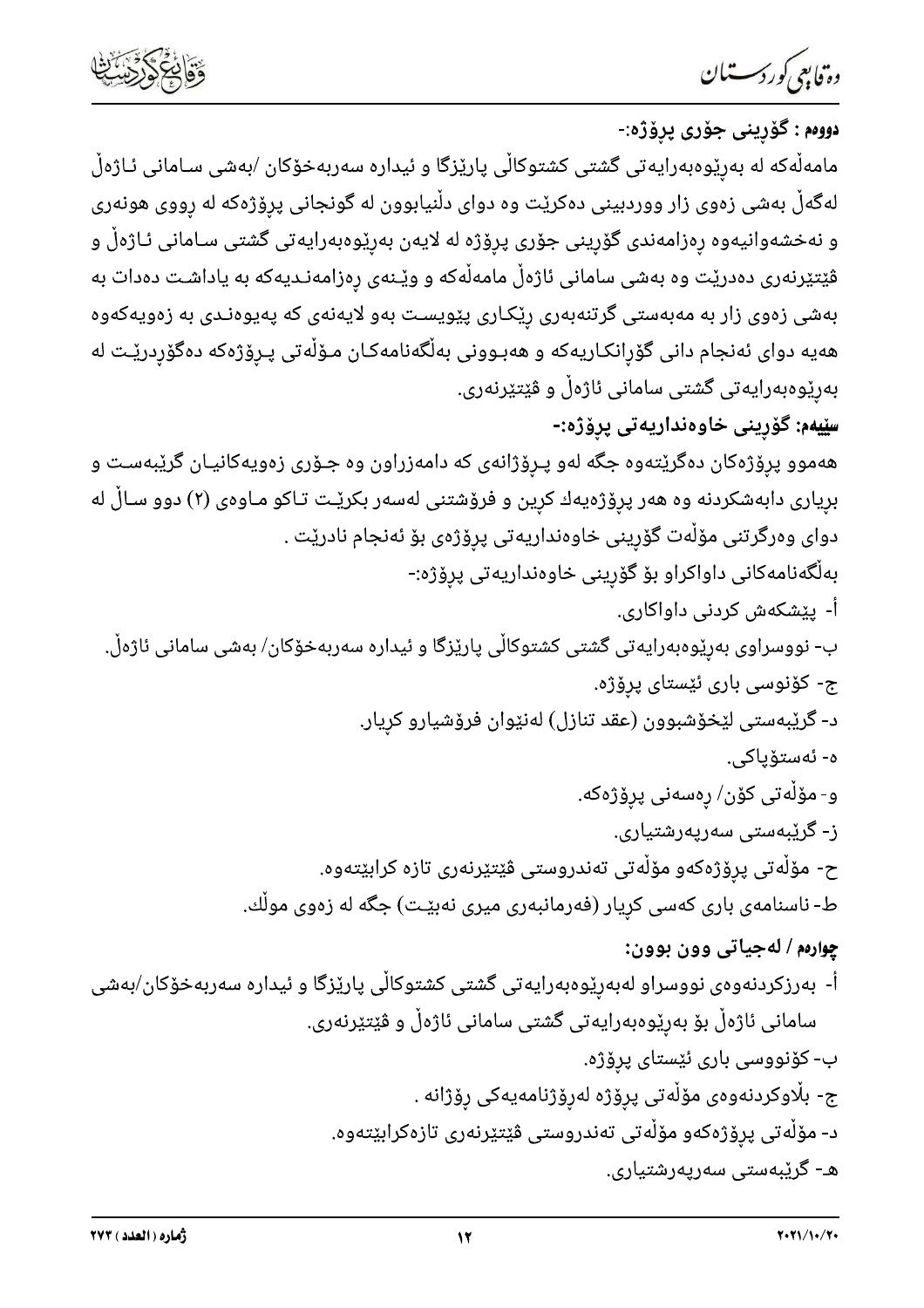



| وە <sup>ت</sup> قابىمى <i>كوردى</i> ت ان                                                       |
|------------------------------------------------------------------------------------------------|
| ماددەى ‹٤›: دووريەكان:                                                                         |
| ۱- دووری له سنووری شارهوانی پارێزگاو ئیدارهسهربهخۆکان:                                         |
| اً-  پرۆژەكانى نەژاد (٢٠كم)بيست كيلۆمەتر                                                       |
| ب-  پرِۆژەکـانی دایکـانەی (گۆشــت و هــێلکه) و هــێلکەی خــواردن و تەواوکــاری و ســەربرِخانەی |
| پەلەوەر(ەكم) پێنج كيلۆمەتر                                                                     |
| ج- پرِۆژەکانی پەلەوەری گۆشت و قەل و وشترمل و ھەلھێنەر و کاوێژکاران و کارگەی ئالیك (۳کم)        |
| سێ کیلۆمەتر.                                                                                   |
| ۲- دووری له سنووری شارهوانی قهزا و ناحیهکان:                                                   |
| اْ-   پرۆژەكانى نەژاد (ەكم) پێنج كيلۆمەتر                                                      |
| ب- پرِۆژەکانی دایکانەی (گۆشت و هێلکە) و هێلکەی خواردن و تەواوکـاری و سـەربرِخانەی پەلەوەر      |
| (۳کم) سێ کیلۆمەتر.                                                                             |
| ج-  پرِۆژەکانی پەلەوەری گۆشت و قەل و وشترمل و ھەلْھێنەر و کاوێژکاران و کارگەی ئالیك (۲کـم)     |
| دووكيلۆمەتر.                                                                                   |
| ۳- دووری له کۆمەلگای نیشتهجێ بوون:                                                             |
| أ-   پرۆژەكانى نەژاد(ەكم) پێنج كيلۆمەتر.                                                       |
| ب- پرِۆژەکانی دایکانەی (گۆشت و هێلکە) و هێلکەی خواردن و تەواوکـاری و سـەربرِخانەی پەلەوەر      |
| (۱۵۰۰م)هەزارو پێنج سەد مەتر.                                                                   |
| ج- پړۆژەكـانى پەلەوەرى گۆشــت و قەل و ووشــترمل و ھەلھێــنەر و كاوێژكـاران و كــارگەى ئاليــك  |
| (۱۰۰۰م) هەزار مەتر.                                                                            |
| ٤- دووری لهگوند:<br>اْ-   پرۆژەكانى نەژاد (ەكم) پێنج كيلۆمەتر.                                 |
| ب- پرِۆژەکانی دایکانەی (گۆشت و هێلکە)و هێلکەی خواردن و تەواوکاری و سـەربڕخانەی پەلەوەرو        |
| کارگەی ئالیك (۱۰۰۰م) ھەزار مەتر.                                                               |
| ج- پڕۆژەكـانى پەلەوەرى گۆشـت و قەل و ووشـترمل و ھەلھێـنەر و كاوێژكـاران (٥٠٠م) پێـنج سـﻪد      |
| مەتر.                                                                                          |
| ٥- دووری لەرێگای سەرەکی بۆ گشت پرۆژەکان (٥٠٠م) پێنج سەد مەتر.                                  |
| ٦- دووری لەرێگای لاوەکی بۆ گشت پرٖۆژەکان (١٥٠م) سەد و پەنجا مەتر.                              |
| ۷- دووری لەرێگای گوند بۆ گشت پرۆژەکان (۱۰۰م) سەد مەتر.                                         |
| ۸- دووری لەزێ و رووبارو رێرەوەکانی ئاوی ھەمیشەیی:                                              |
| اً-   پرِۆژەی نەژاد (۳۰۰م) سێ سەد مەتر.                                                        |
| ب- سەربرِخانەی پەلەوەر(۱۰۰۰م) ھەزار مەتر.                                                      |
| ج- پرِۆژەكانى تر (٢٠٠م) دوو سەد مەتر.                                                          |
|                                                                                                |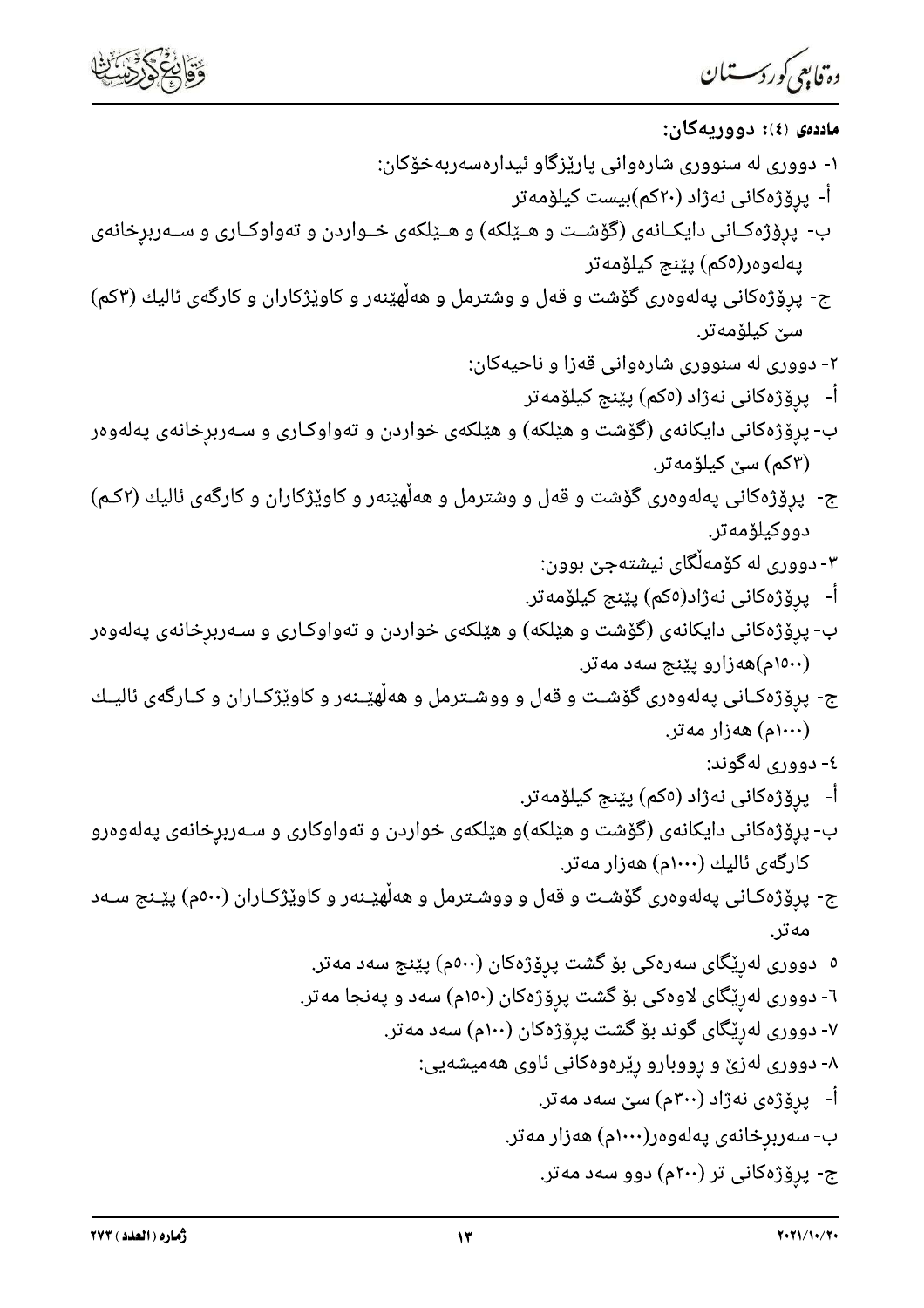دە فابىي كوردسىتىان



۹- دووری لەھێڵی پاڵەپەستۆی کارەبای بەرز بۆ گشت پرۆژەکان (۱۰۰م) سەد مەتر. ۱۰-دووری لهشوێنی گهشتوگوزار و شوێنهوارو (مهزارگهوشـوێنه پیرۆزەکـان) و بهنـداو و دەریـاچەو فرۆکەخانەو بیرەنەوتیەکان و مۆڵگەی سەربازی. أ- پرِۆژەكانى نەژاد (۳كم) سىّ كيلۆمەتر. ب- پرۆژەكانى تر (۲كم) دووكيلۆمەتر. ۱۱- دووری له شوێنی گۆرستان: أ- پرۆژەكانى نەژاد (۱)كم يەک كيلۆمەتر. ب- پرۆژەكانى تر (۳۰۰)م سێ سەد مەتر. م<mark>اددەی</mark> (٥): مەرجە ھونەريەكان **يەكەم:** پرۆژەكانى پەلەوەرى گۆشت ۱- رووبەرى تەرخانكراو لە(٥) پێنج دۆنم كەمتر نەبێت. ۲- توانای بهرههم هێنانی پرِۆژه له( ٥٠٠٠٠ )پهنجا ههزار جوجکه/وهجبه کهمتر نهبێت وه توانـای ههر هۆلێك لە( ۲٥۰۰۰ ) بیست و پێنچ هەزار كەمتر نەبێت. ۳- چری مریشك له (۱)م۲ له ( ۱۲ ) مریشك زیاتر نهبیّت،(بهرهچاوکردنی سیستهمی بهخیّوکردن له پروّژه) ٤- دووری نێوان پرۆژەکانی هاوشێوه و قەل و ووشترمل لە(٥٠٠م) پێنج سەد مەترکەمتر نەبێت. ٥- دووری لەپرۆژەکانی ھەڵھێنەرو کارگەی ئالیک لە (١٠٠٠م) ھەزار مەتر کەمتر نەبیت. ٦- دووری لهپرۆژەکانی دایکانەی(گۆشت و هێلکه) و هـێلکەی خـواردن و تەواوکـاری و سـەربرخانەی یەلەوەری و ئاژەڵی لە (۲کم) دووکیلۆمەتر کەمتر نەبێت. ۷- دووری لەپرۆژەکانی نەژاد (داپیران) لە (٥كم)پێنج کیلۆمەتر كەمتر نەبێت. ۸- دووری لهپرۆژەکانی کاوێژکاران له (۳۰۰م)سێ سهد مەتر کەمتر نەبێت. ۹- دووری لهپرِۆژەکانی ماسی له (۱۵۰م) سهد و پهنجا مەتر کەمتر نەبێت. ۱۰-دووری نێوان هۆلەکانی یەك پرۆژه له (۲۰م) بیست مەتر كەمتر نەبێت. دوومم: پرۆژەكانى پەلەوەرى نەژاد ( داپيرانى گۆشت و هێلکە) ۱- دووری نێوان پرۆژەکانی هاوشێوه له( ٥کم) پێنج کیلۆمەتر کەمتر نەبێت. ۲- دووری لهپرۆژەکـانی دایکـانەی(گۆشـت و هـێلکه)و هـێلکەی خـواردن و تەواوکـاری و پەلەوەری گۆشت و قەل و ووشترمل و هەڵهێنەرو کارگەی ئالیك ( ٥کم) پێنج کیلۆمەتر کەمتر نەبێت. ۳- دووری لەسەربرِخانەی پەلەوەرو ئاژەڵ لە (۱۰ کم) دەکیلۆمەتر کەمتر نەبێت. ٤- دووری لەپرۆژەکانی ماسی و کاوێژکاران لە (١٠٠٠م)هەزار مەتر کەمتر نەبێت. ٥- دووری نێوان کێلگهکانی پهك پرۆژه له (٥٠٠م) پێنج سهد مهترکهمتر نهبێت. ٦- دووری نێوان هۆلەکانی یەك کێلگە لە (٢٠م) بیست مەتر كەمتر نەبێت.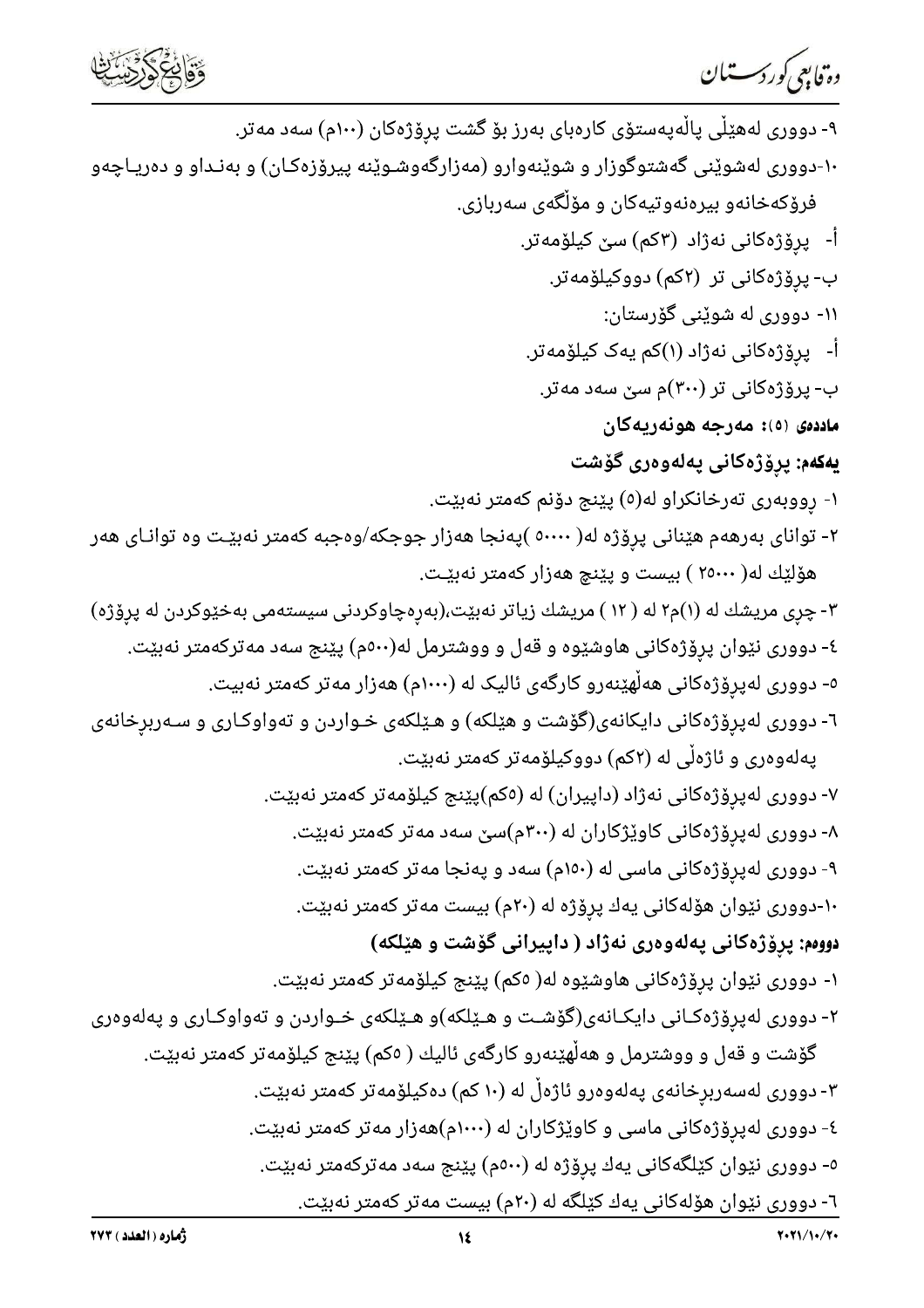وە فابىي كوردسىتىان



### ۷- چری مریشك له (۱)م۲ بهم شێوهیهی خوارهوه دهبێت:

| تێبینی                     | ً چرِی لەماوەی بەرھەم ھێنان $\,$ | چڕی لهماوهی بهخێوکردن      | جۆرى مريشك                               |  |
|----------------------------|----------------------------------|----------------------------|------------------------------------------|--|
| بەرەچـــاوكردنى سيســـتەمى | ٤-٦مريشك/م <sup>٬</sup>          |                            | داپیرانی گۆشت   ۱۰ جوجەڵە/م <sup>٬</sup> |  |
| بەخێوکردن لە پرۆژە         | - ۷-۲ مریشك/م <sup>۲</sup>       | , ۱۲ جوجهڵه/م <sup>۲</sup> | داپیرانی هێلکه                           |  |

# سِیْیهم:پرِوْژەکانی (دایکانەی گۆشت و هێلکه) و (مریشکی هێلکەی خواردن)

- ۱- دووری نێوان پرِۆژەکانی هاوشێوه له (۱۵۰۰م)هەزار و پێنج سەد مەتر کەمتر نەبێت.
	- ۲- دووری لەپرۆژەکانی نەژاد (داپیران) لە (٥كم) پێنج کیلۆمەتر کەمتر نەبێت
		- ۳- دووری له پرۆژەکانی کارگەی ئالیك له (۱۰۰۰م)هەزار مەتر كەمتر نەبێت.
- ٤- دووری له پرۆژەکانی پەلەوەری گۆشت و قەل و ووشترمل و هەڵهێنەر و تەواوکاری له (٢کم) دوو كيلۆمەتر كەمتر نەبێت.
	- ٥- دووری له سەربرخانەی پەلەوەرو ئاژەڵ لە (٥كم)پێنج كيلۆمەتر كەمتر نەبێت.
		- ٦- دووری لهپرو<mark>ٌ</mark>ژهکانی کاوێژکاران له (۳۰۰م) سێ سهد مه<code>تر که</code>متر نهبێت.
		- ۷- دووری لهپرۆژەکانی ماسی له (۱۵۰م) سەد و پەنجا مەتر کەمتر نەبێت.
- ۸- دووری نێوان کێلگهکانی یهك پرۆژه وهەریەك لەهۆڵەکانی (پەروەردەو بەرهەم هێنان) وە دووری لەنێوان بازنەكان لەيەكتر (۳۰۰م) سێ سەد مەتركەمتر نەبێت.
	- ۹- دووری نێوان هۆڵەکانی یەك کێلگه له (۲۰م) بیست مەتر كەمتر نەبێت.
		- ۱۰- چری مریشك له ۱م'ّ بهم شێوهیهی خوارهوه دهبێت:

| تێبینی                                         | چرِی له ماوهی بهرههم هێنان | چړی له ماوهۍ بهخێوکردن   | جۆرى مريشك     |  |
|------------------------------------------------|----------------------------|--------------------------|----------------|--|
|                                                | ٤-٦مريشك/م <sup>٢</sup>    | ۱۰ جوجەڵە/م <sup>٬</sup> | دایکانەی گۆشت  |  |
| بەرەچــاوكردنى سيســتەمى<br>بەخێوکردن لە پڕۆژە | ٦- ٧مريشك/م <sup>′</sup>   | ۱۲ جوجەڵە/م <sup>٬</sup> | دایکانەی ھێلکە |  |
|                                                | ۷ مریشك/م <sup>۲</sup>     | ۱۲ جوجەڵە/م <sup>٬</sup> | هێلکەی خواردن  |  |

## چوارەم: پرۆژەكانى (ھەلھێنەرى پەلەوەر)

- ۱- دووری نێوان پرۆژەکانی هاوشێوه له (۱۰۰۰م) هەزار مەتر کەمتر نەبێت.
- ۲- دووری لەپرۆژەکانی نەژاد (داپیران) لە (٥كم) پێنج کیلۆمەتر كەمتر نەبێت.
- ۳- دووری لهپرۆژەکــانی دایکــانهی (کۆشــت و هــێلکه) و هــێلکهی خــواردن و تهواوکهر له (۲کــم) دووكيلۆمەتر كەمتر نەبێت.
- ٤- دووری لهپرۆژەکانی پەلەوەری گۆشت و قەل و ووشترمل و کارگەی ئالیـك له (١٠٠٠م) هەزار مەتـر كەمتر نەبێت.
	- ٥- دووری له پرۆژەکانی سەربرِخانەی پەلەوەر و ئاژەڵ لە (٢کم) دوو کیلۆمەتر کەمتر نەبێت.
		- ٦- دووری لەپرۆژەكانی كاوێژكاران لە(٣٠٠م) سێ سەد مەتر كەمتر نەبێت.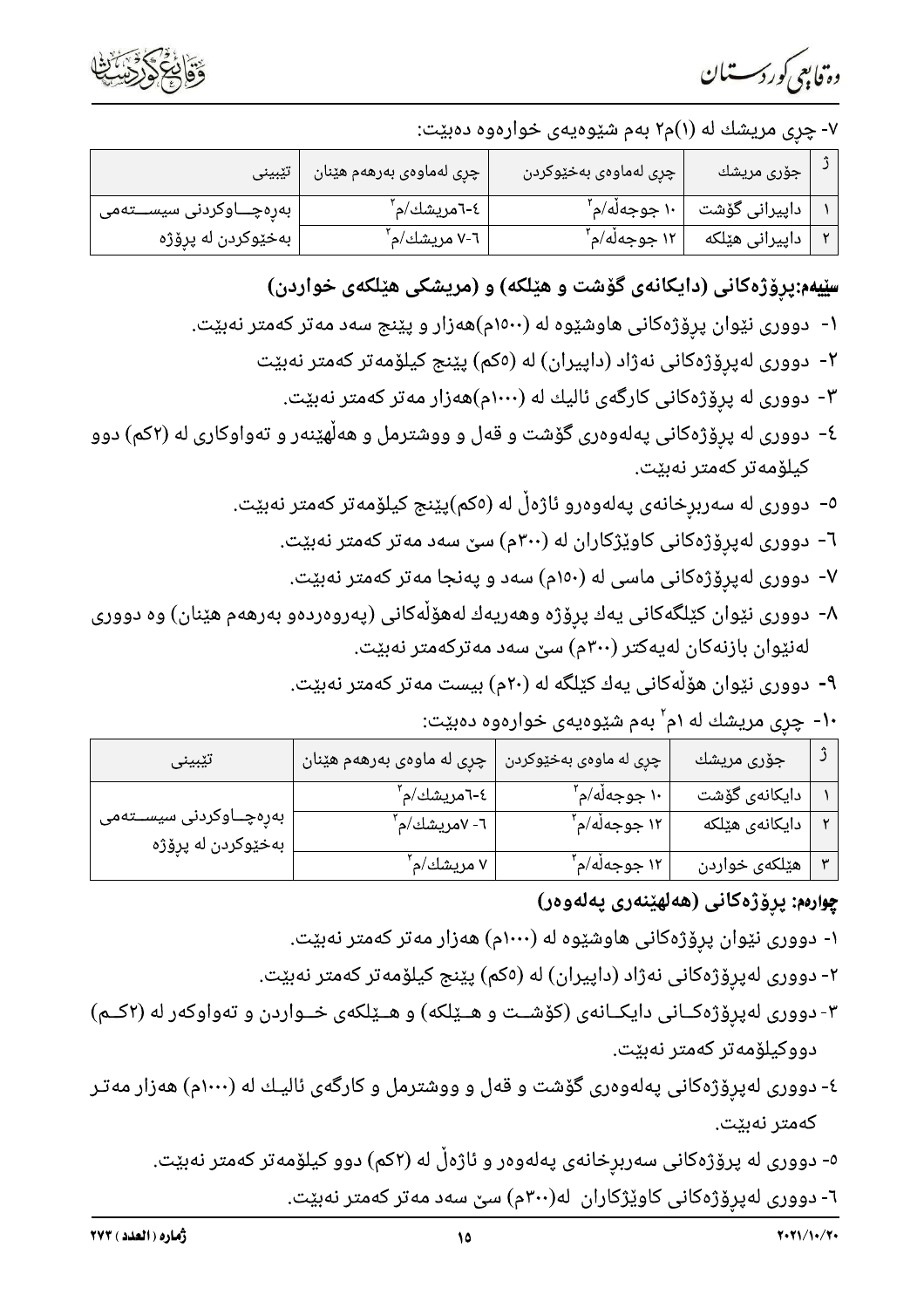



| ۷- دووری لهپرِۆژەکانی ماسی له (۱۵۰م) سەد و پەنجا مەتر کەمتر نەبێت.                             |
|------------------------------------------------------------------------------------------------|
| ۸- ووزەی ھەلھێنەرەکە لەيەك سێت کەمتر نەبێت.                                                    |
| <b>پێنجەم:</b> پڕۆژەكانى(سەربڕخانەى پەلەوەر)                                                   |
| ۱- دووری نێوان پڕۆژەکانی هاوشێوه له (٥کم) پێنج کیلۆمەتر کەمتر نەبێت.                           |
| ۲- دووری لهپرِۆژەکانی نەژاد (داپیران) له (۱۰کم) دەکیلۆمەتر کەمتر نەبێت.                        |
| ۳- دووری لهپرِۆژەکانی پەلەوەری گۆشت و قەل و ووشترمل و هەلْهێـنەر و کـارگەی ئالیـك له (۲کـم)    |
| دوو کیلۆمەتر کەمتر نەبێت.                                                                      |
| ٤- دووری لهپرِۆژەکانی دایکانەی (کۆشت و هێلکه) و هـێلکەی خـواردن و تەواوکـاری له(٥کـم) پێـنج    |
| كيلۆمەتر كەمتر نەبێت.                                                                          |
| ٥- دووری لهپرِۆژەکانی کاوێژکاران  له (٣٠٠م) سێ سەد مەتر  کەمتر نەبێت.                          |
| ٦- دووری لهپرِۆژەکانی ماسی له (١٥٠م) سەد و پەنجا مەتر کەمتر نەبێت.                             |
| ۷- توانای پرِۆژەکە لە (٤٠٠٠) چوار ھەزار مریشك/کاتژمێر کەمتر نەبێت.                             |
| ۸- دروست کردنی کۆگای بەستێنەر بەپێی ووزەی سەربڕخانەکە بێت.                                     |
| ۹- چارەسـﻪرکردنى پاشـﻤﺎﻭەى سـﻪربڕخانەى پەلەوەرى بەشـێوەى زانسـتى و بەپێـى رێنماييەكـانى        |
| ژینگەیی بێت.                                                                                   |
| <b>شەشەم:</b> پرۆژەكانى پەلەوەرى تەواوكار (متكامل):                                            |
| ۱- پرِۆژەكە نابێت لە سێ بازنە كەمتر بێت ( دايكانەی هێلكەی تروكاندن + هەڵهێنەر + كارگەی ئاليك). |
| ۲- ڕووبەرى زەويەكە لە (۱۰۰) سەد دۆنم كەمتر نەبێت                                               |
| ۳- لەكـاتى دامەزرانـدن يـان زيـادكردنى بـازنەى ( پەلەوەرى گۆشـت-سـەربر۪خانەى پەلەوەر) دوورى    |
| پڕۆژەكە لە(۲كم) دوو كيلۆمەتركەمتر نەبێت.                                                       |
| ٤- دووری لهنێوان پڕۆژەکانی هاوشێوه له (١٥٠٠م) هەزار و پێنج سەد مەتر کەمتر نەبێت.               |
| ٥- دووری لەپرۆژەی نەژاد ( داپیران) لە (٥كم) پێنج کیلۆمەتر كەمتر نەبێت.                         |
| ٦- دووری لهپرِۆژەکانی دایکانەی( گۆشـت و هـێلکه) و هـێلکەی خـواردن و تەواوکـاری و هەڵهێـنەر و   |
| پهلهوهری گۆشت و قهل و ووشترمل له (۲کم) دووکیلۆمەتر کەمتر نەبێت.                                |
| ۷- دووری لەسەربرخانەی پەلەوەرو ئاژەڵی لە (٥كم) پێنج کیلۆمەتر كەمتر نەبێت.                      |
| ۸- دووری لهکارگهی ئالیك له(۱۰۰۰م) ههزار مه <code>ترکه</code> متر نهبێت.                        |
| ۹- دووری لەپرِۆژەکانی کاوێژکاران لە (۳۰۰م) سێ سەد مەتر کەمتر نەبێت.                            |
| ۱۰-دووری لهپرِۆژەکانی ماسی له (۱۵۰م) سەد و پەنجا مەتر کەمتر نەبێت.                             |
| ۱۱- دووری لهنێوان بازنهکانی پرِۆژه له (۳۰۰م) سێ سهد مهتر کهمتر نهبێت.                          |
| ۱۲- دووری لەنێوان هۆلەکانی یەك کێلگە لە (۲۰م) بیست مەترکەمتر نەبێت.                            |
| ۱۳- رەچاوكردنى ھاوسەنگى لەنێوان ووزەی بازنەكانى بەرھەم ھێنان لەپرۆژە.                          |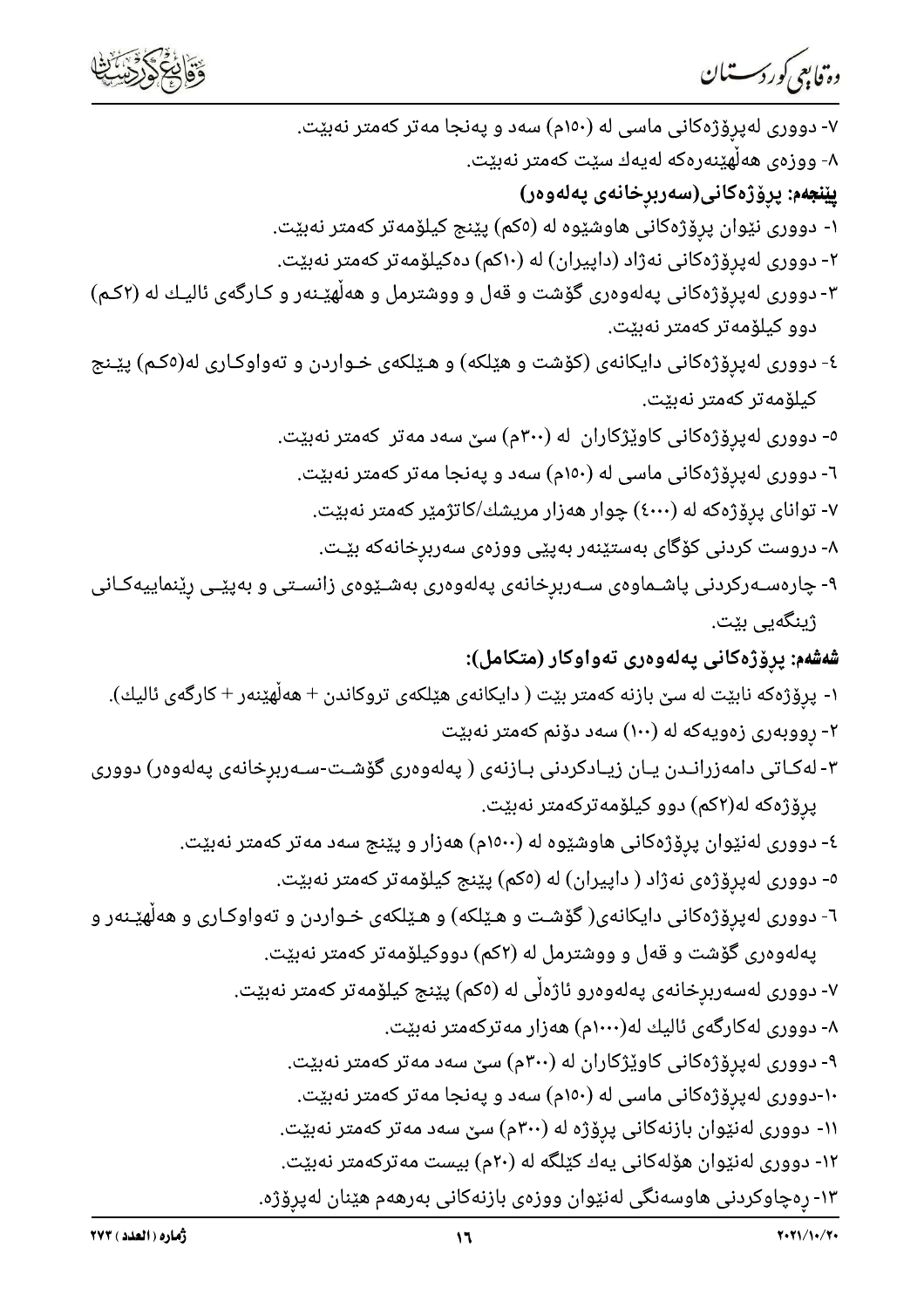دە قابىي كوردىسستان



# ح**ەوتەم**: پرۆژەكانى بەخێوكردن و قەلْەوكردنى ئاژەلْە كاوێژكارەكان:

۱- رووبەرى پێویست بۆ ھەر ئاژەلێك لەناو ھۆڵى داخراو و كراوەدا بەم شێوەیەی خوارەوە دەبێت:

| له ناو هۆلى كراوه     | له ناو هۆلى داخراو      | جۆرى ئاژەل |  |
|-----------------------|-------------------------|------------|--|
| ٦م"/ سەر              | ۴م"/ سەر                | مانگای شیر |  |
| ٤م"/ سەر              | ۲م"/ سەر                | گۆلك       |  |
| ۲م <sup>۲ /</sup> سەر | ۰٫۵م <sup>۲ /</sup> سەر | مەر و بزن  |  |
| ۲م"/ سەر              | ۱م <sup>۲</sup> / سەر   | بەرخ و كار |  |

۲- ووزەی پرِۆژە: پێویسـته ووزەی پـرِۆژە لەم ژمـارانەی خـوارەوە كەمتـر نەبێـت بـۆ ھەر پـرِۆژەيەك وەخاوەن پرۆژە بەرپرسە لە دابين كردنى ئاليكى سەوز بۆ بەخێوكردنى ئاژەڵ لە پرۆژەكەى: أ- پرۆژەی بەخێوکردنی مانگای شیر له (٥٠) پەنجا سەر کەمتر نەبێت. ب-پرۆژەی قەڵەوكردنى گۆلك لە (۳۰۰) سێ سەد سەر كەمتر نەبێت. ج- پروْژەی بەخێوکردنی (مەرو بزن ) و (کار یان بەرخ ) لە (٥٠٠) پێنج سەد سەر کەمتر نەبێت. ۳- دووری نێوان پرِۆژەی هاوشێوه له (۳۰۰) سێ سەد مەتر کەمتر نەبێت. ٤- دووری لەپرۆژەکـانی پەلەوەر بەگشــتی و کــارگەی ئالیــك و ســەربرِخانەی پەلەوەر و ھەڵھێــنەری پەلەوەرلە (٣٠٠م) سێ سەد مەتر كەمتر نەبێت. ٥- دووری لهپرِۆژەی نەژاد (داپیران) له (١٠٠٠م) هەزار مەتر كەمتر نەبێت. ٦- دووری لهپرۆژەی ماسی له (١٥٠م) سەد و پەنجا مەتر كەمتر نەبێت. ه**هشتهم: پرۆژهکانی قهل و وشترمل (نعامه)** ۱- دووری نێوان پرِۆژەکانی هاوشێوەو پەلەوەری گۆشت لە (٥٠٠م) پێنج سەد مەتر کەمتر نەبێت. ۲- دووری لەپرِۆژەکانی هەڵهێنەرو کارگەی ئالیك لە (۱۰۰۰م) هەزار مەتر كەمتر نەبێت. ۳- دووری لهپرۆژەکانی دایکانەی (گۆشت و هێلکه) و هێلکەی خـواردن و تەواوکـاری و سـەربرخانەی پەلەوەر و ئاژەڵى لە (۲كم) دوو كيلۆمەتر كەمتر نەبێت. ٤- دووری لەپرۆژەکانی نەژاد ( داپیران) لە (٥كم) پێنج کیلۆمەتر كەمتر نەبێت. <sup>0</sup>- دووری لەپرۆژەکانی کاوێژکاران لە (۳۰۰م) سێ سەد مەتر کەمتر نەبێت. ٦- دووری لەپرۆژەکانی ماسی دەبێت لە (١٥٠م) سەد و پەنجا مەتر كەمتر نەبێت. ۷- دووری نێوان هۆلەکانی یەك پرۆژه لە (۲۰م) بیست مەتر كەمتر نەبێت. أ- چرِی قهل(۲-۳) قهل له(۱) م' یهک مه<code>تر دووجا.</code> ب- چری وشترمل (٤) م' / ووشترمل لهناو هۆل وه (٣٠) م'/ ووشترمل لهدهرهوهی هۆل.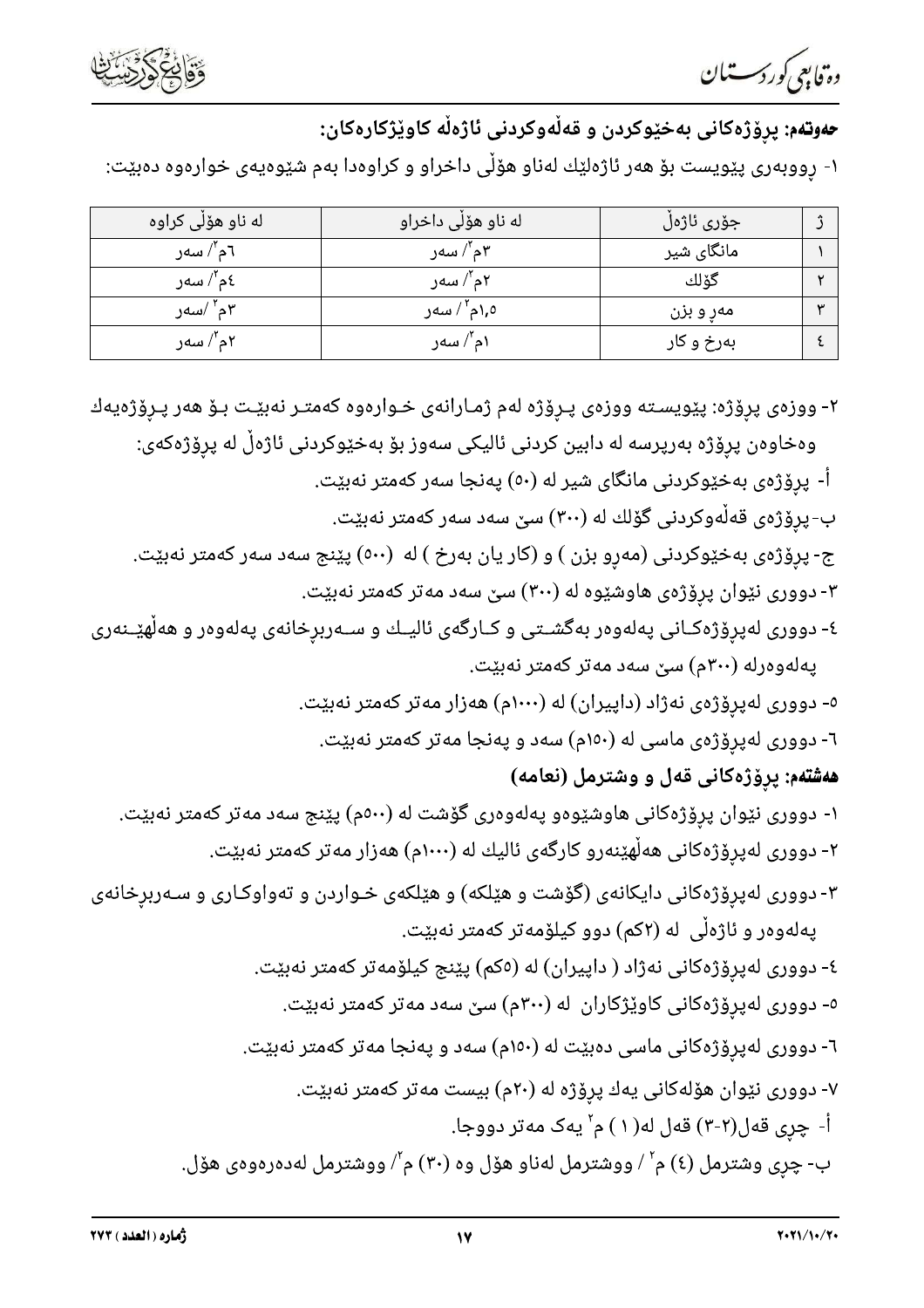



—

**روّیابِ<sup>م</sup>ی** *ک***ررکـــــتّــان**<br>**نوّیهم: پرِوّژهکانی( کارگمی ئالیك)**<br>۱- دووری نیّوان پروّژهکانی هاوشیّوه له (۵۰۰م) پیّنج سهد مهتر کهمتر نهبیّت.<br>۲- دووری لهپرِوْژهکانی نهژاد (داپیران) له (۵۵م) پیّنج کیلوّمهتر کهمتر نهبیّت. ۲- دووری لەپرۆژەکانی نەژاد (داپیران) لە (٥كم) پێنج کیلۆمەتر كەمتر نەبێت. ۳- دووری لهپرِۆژەکـانی دایکـانەی(گۆشـت و هـێلکه)و هـێلکەی خـواردن و تەواوکـاری و هەڵهێـنەرو پهلهوهری گۆشت دهبێت له (۱۰۰۰م) ههزار مهترکهمتر نهبێت. ٤- دووری له پرۆژەکانی سەربرخانەی پەلەوەرو ئاژەڵی لە (٢كم) دووكيلۆمەتر كەمتر نەبێت. ٥- دووری لەپرۆژەكانی كاوێژكاران له (٣٠٠م) سێ سەد مەتر كەمتر نەبێت. ۳- دووری لهپرو<mark>ٌژ</mark>هکانی ماسی له (۱۵۰م) سهد و پهنجا مهترکهمتر نهبێت. - توانای بهرههم هیّنانی کارگهکه له (۲۰) بیست تهن/ کاتژمیّر کهمتر نهبیّت.

ماددەی (٦): پرۆژە ستراتيجيەكان.

### يەكەم: يەلەوەر

- ۱- پرۆژەی هێلکەی خواردن ووزەکەی(۲۵۰٫۰۰۰٫۰۰۰) دوو سەد و پەنجا ملیۆن هێلکە/ساڵ کەمتر نەبێت.
- ۲- پرِوْژەی دایکانەی هێلکەی ترووکاندن و هـێلکەی خـواردن بەتوانـای (۱۰۰,۰۰۰) سـەد هەزار مریشـك كەمتر نەبٽت.
	- ۳- سەربرخانەی پەلەوەر تواناكەی (۸۰۰۰) ھەشت ھەزار مريشك/ كاتژمێر كەمتر نەبێت.
- ٤- پرۆژەی بەخێوکردنی پەلەوەری گۆشت ووزەی (٢٥٠,٠٠٠) دووسەدوپەنجا ھەزار جـوجکە/ وەجـبە كەمتر نەبٽت.

## دوومم: ئاژەڵدارى

- ۱- پرۆژەی بەخێوکردنی مانگای شیر ووزەکەی (۱۰۰۰) هەزار سەر کەمتر نەبێت پرِۆژەکە ئەم بەشـانە له خۆ ىگرٽت:-
	- أ- شوێنى دۆشينى مانگا بەئامێرى ئۆتۆماتيكى.
		- ب-كارگەی ئالیك تايبەت بە پرۆژە.
	- ج- کارگەی شیرەمەنی بەپێ ی تایبەتمەندی کۆمپانیای دروستکەر.
		- د- کۆگای هەڵگرتن و پاراستنی شیرو بەروبوومەکانی.
			- ه- تاقیگەی شیکاری بۆ بەروبوومە شیرییەکان.
				- ۲- پرۆژەى قەلّەوكردنى گۆلك
	- أ- قەلْەوكردنى گۆلك ووزەي (٣٠٠٠) سێ ھەزار سەر كەمتر نەبێت.
	- ب-بهخێوکردنی کار یان بهرخ ووزهی (٥٠٠٠) یێنج ههزار سهر کهمتر نهبێت.

 $\mathbb{R}$